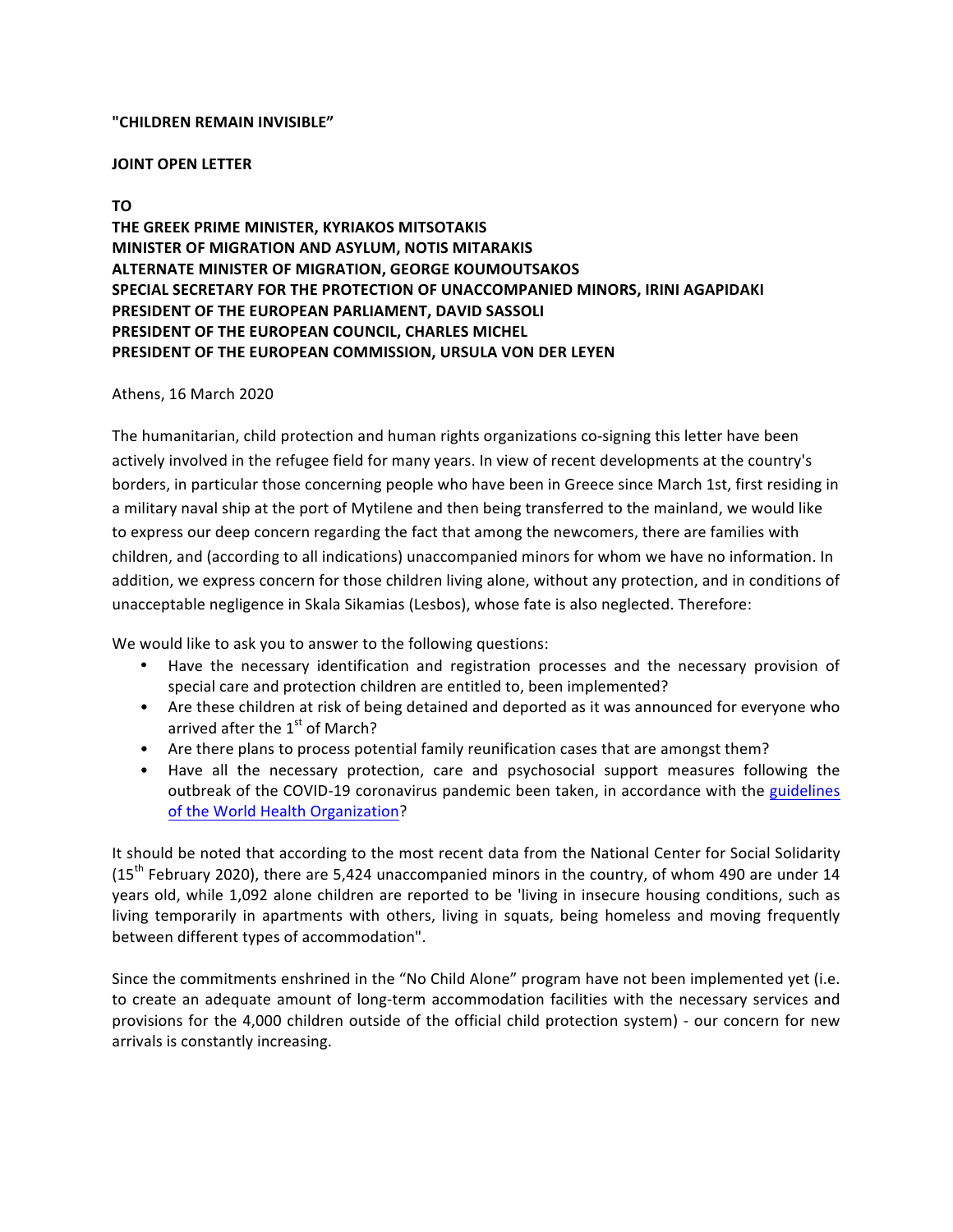Based on the above we would like to kindly request:

- Information on the exact number and the condition of unaccompanied minors who have entered the country since the beginning of March, and the relevant child protection measures that you have taken, especially for their protection and psychosocial support during the outbreak of the coronavirus pandemic.
- Information on the existence of a long term plan and timeline for the management of new child arrivals and all relevant issues regarding child protection for all children on the move that are currently in Greece.
- The withdrawal of the recent Emergency Legislative Decree (ELD- Government Gazette A '45 / 2-3-2020) via which "asylum applications from people that have been illegally crossing borders since March  $1<sup>st</sup>$  are suspended", that also includes unaccompanied minors. We are requesting the immediate registration of all asylum requests, giving priority to unaccompanied children, families with children and all vulnerable cases. As recently stated by the EU commissioner for home affairs, Ylva Johansson: "Individuals in the European Union have the right to apply for asylum. This is in the treaty, this is in international law. This we can't suspend." Applying such a regulatory provision violates the fundamental principle of non-refoulement, and incurs international responsibilities for Greece and endangers human lives.
- To avoid deportations of unaccompanied minors back to countries where their lives and freedom are at risk, facing the risk of torture or any other inhumane or degrading treatment or punishment.

We also kindly reiterate our appeals to:

- Receive information on the beginning of implementation of the new regulatory framework for guardianship of unaccompanied children in accordance with the relevant provisions of Law 4554/2018 that was supposed to take effect on March  $1<sup>st</sup>$ , 2020.
- End the detention of unaccompanied minors in Greece. Protective custody has already been ruled by the European Court of Human Rights (ECHR) to be contrary to the European Convention on Human Rights. During the last year ECHR has condemned Greece several times for detaining minors.

We also call upon the member states of the European Union to show solidarity, follow the promising example of France, Germany, Portugal, Finland and Luxembourg and move forward with a fair relocation of unaccompanied children, while taking the necessary steps towards family reunification, and creating a long-term integration strategy for Europe.

Concluding, we would like to recall that European Parliament President David Sassoli, following his recent visit to Evros, made a special reference to unaccompanied children, stressing the need "to show commitment and to create a long term inclusion strategy to protect thousands of children that arrive alone on Europe's shores."

As aid, human rights and child protection organizations, we will continue to provide services to children found in our country alone, driven by dangerous conditions in their country of origin and travelling via extremely hazardous routes. We are ready to assist your work whenever this is deemed necessary.